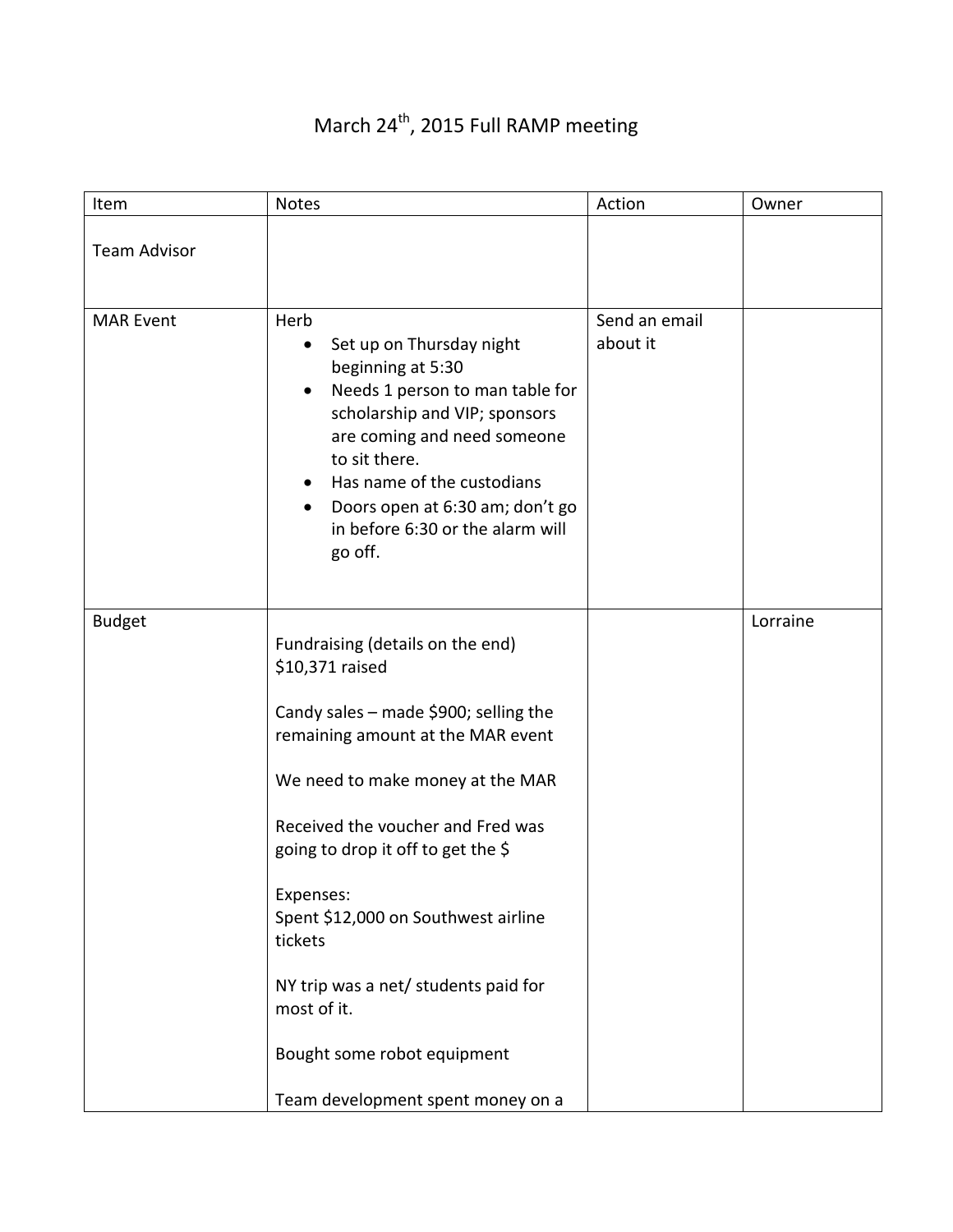|               | button machine and stuff for<br>chairman's award.<br>Spent \$488 on truck rental & gas for<br>Troy trip                                                                                                                                                            |               |
|---------------|--------------------------------------------------------------------------------------------------------------------------------------------------------------------------------------------------------------------------------------------------------------------|---------------|
| Grants        | Huawei for \$2000 just came in<br>Bank of America - from Bob for<br>volunteer hours                                                                                                                                                                                | Piyush        |
| Clean up      | Got the voucher $-$ should get \$ soon<br>And schedule one for May                                                                                                                                                                                                 | Fred          |
| Concessions   | <b>Discussion on MAR</b><br>Pretty good to go; have most of the<br>volunteers. Might move people around<br>if needed.<br>They are going shopping tomorrow for<br>stuff.<br>Send a reminder with the new sign-ups<br>and to reminder of where to drop-off<br>stuff. | Diane & Myles |
| Digital Media | <b>Nothing new</b>                                                                                                                                                                                                                                                 | Lauren Dahl   |
| Travel        | New York trip went well<br>Meals were fine<br>Student social was just ok<br>Lunches prepaid worked out well at<br>dining hall                                                                                                                                      | Pam           |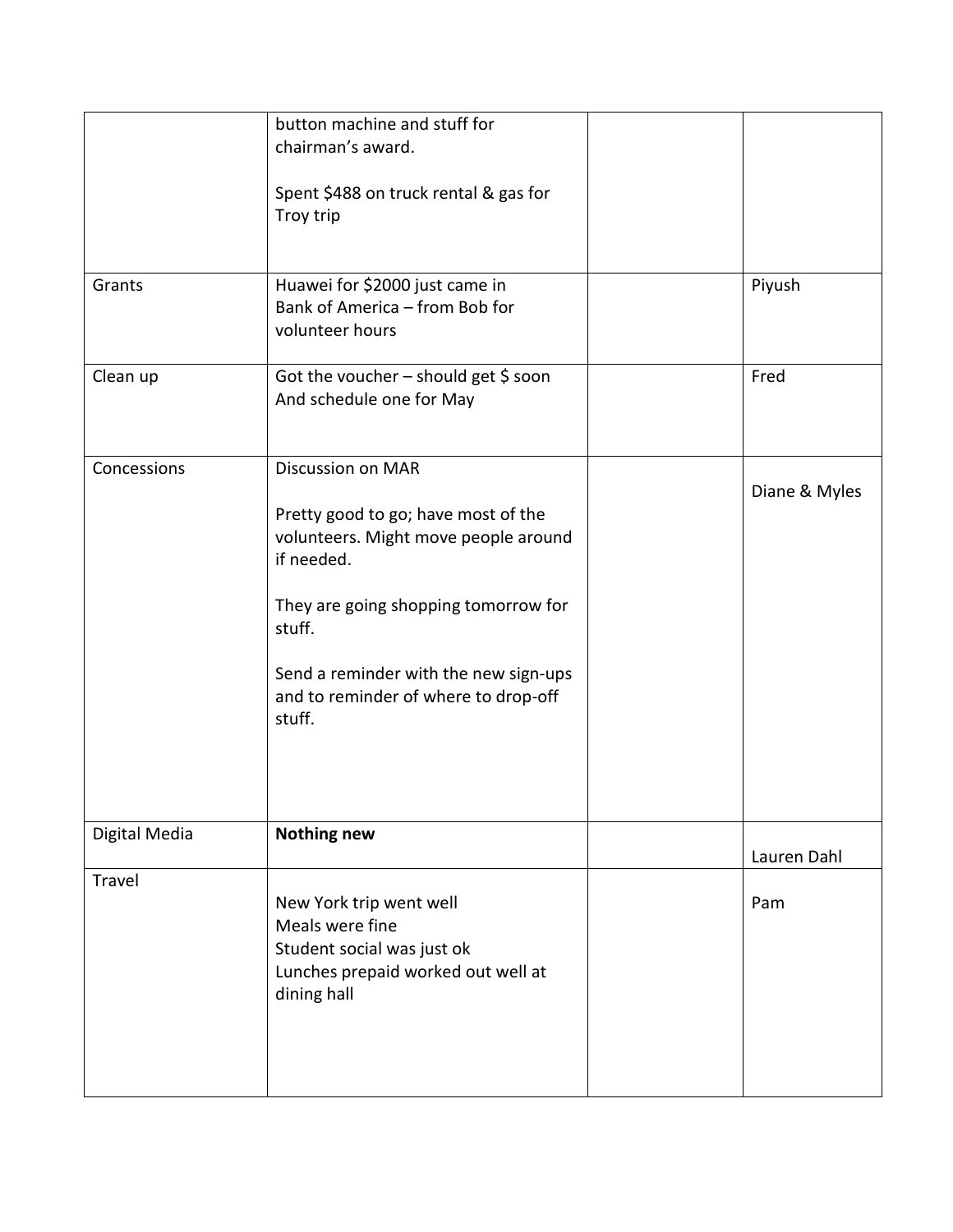| Procurement                                       | Buying small things for the robot<br>Request to buy stuff ahead of June if<br>anything is needed. Could get bits                           | Nelson |
|---------------------------------------------------|--------------------------------------------------------------------------------------------------------------------------------------------|--------|
| Event<br>Calendar                                 | <b>MAR Event</b>                                                                                                                           |        |
|                                                   | New Brunswick competition -<br>Thursday, Friday, Saturday                                                                                  |        |
|                                                   | April 18 <sup>th</sup> – middle school challenge                                                                                           |        |
| Team<br>Captains                                  | none                                                                                                                                       |        |
| Meal<br>coordination                              | Done                                                                                                                                       | Magesh |
| Nominating<br>committee/Su<br>ccesion<br>planning | Open positions still available<br>2 big ones<br>Grants<br>Concession<br>All positions are up for grabs<br>Would be helpful to have someone | Chris  |
|                                                   | start now to shadow Diane & Myles                                                                                                          |        |
| Old Business                                      | Set up a BBQ for STS - Jeff                                                                                                                |        |
| <b>New Business</b>                               |                                                                                                                                            |        |
| Action items                                      |                                                                                                                                            |        |